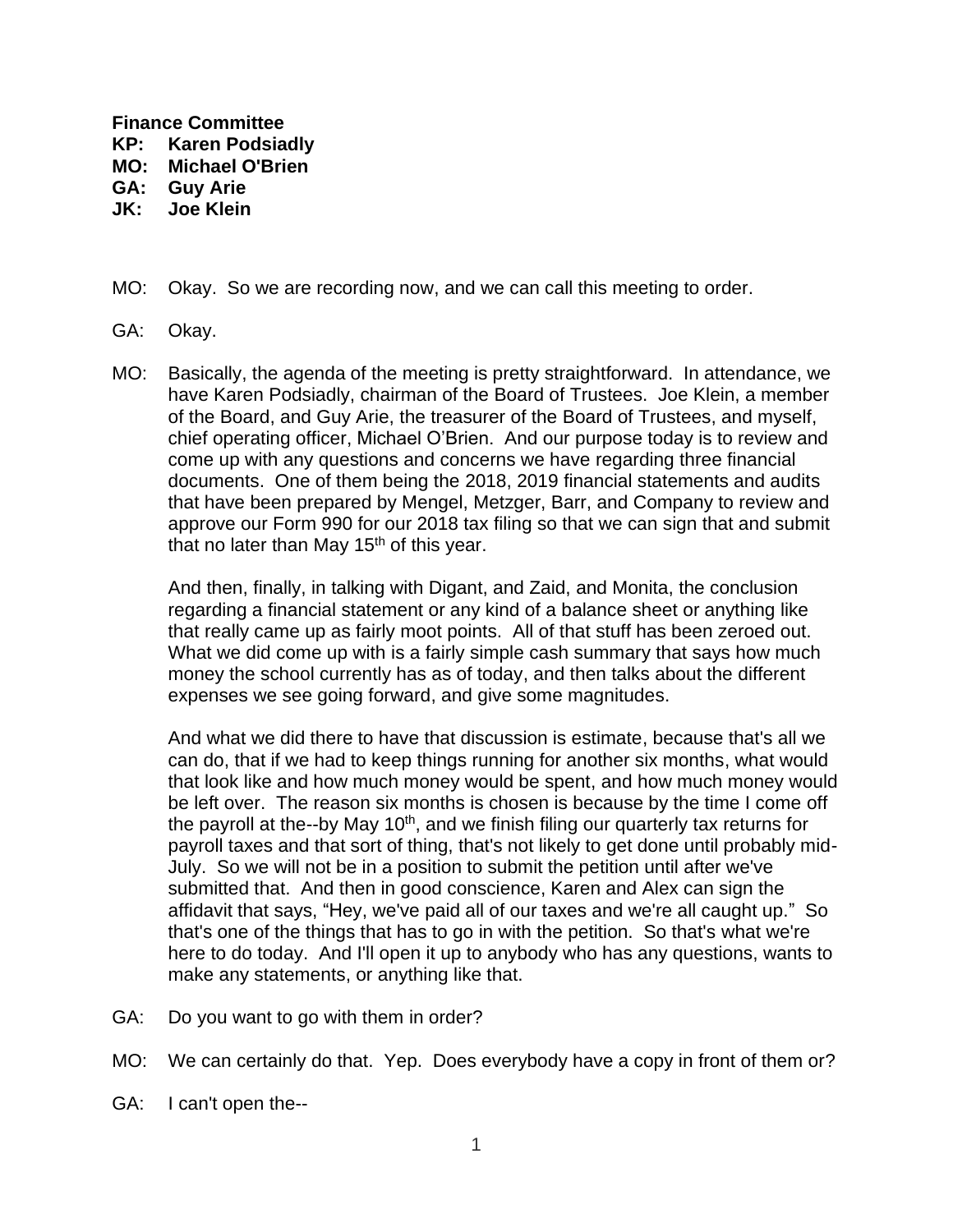- KP: mmb. Password--
- GA: --the last one.
- KP: Password is mmb.
- MO: Right. You need the password.
- KP: Lowercase, lowercase.
- MO: Did that work for you, Guy?
- GA: Yep.
- MO: Okay. So probably the one that we want to get through, and the order I think I put them on the agenda was, I think, it was the 990 first. Yeah, the 990 first. So we can pull it up, and I can put it on the screen and share the screen, or you all just kind of take a look at it and see what you have any questions about. I have gone through it a couple of times myself. Didn't find anything that caught my eye as being out of the ordinary.
- GA: I've seen a version of it, too.
- KP: Yeah. I didn't have any questions.
- JK: Me neither.
- MO: Okay. So someone want to make a motion on accepting the 990, approving the 990?
- JK: I move to approve the 990.
- GA: I second.
- MO: Okay. All in favor?
- KP: Aye.
- GA: Aye. [Raises hand.]
- MO: All opposed? That's zero. So, okay. So, Karen, you and I will have to work out how I--I'll print that off, and we'll work out where we can get to a place where you can sign it. Just get it copied and sent off. We'll do that over probably the next week or so, if that works for you.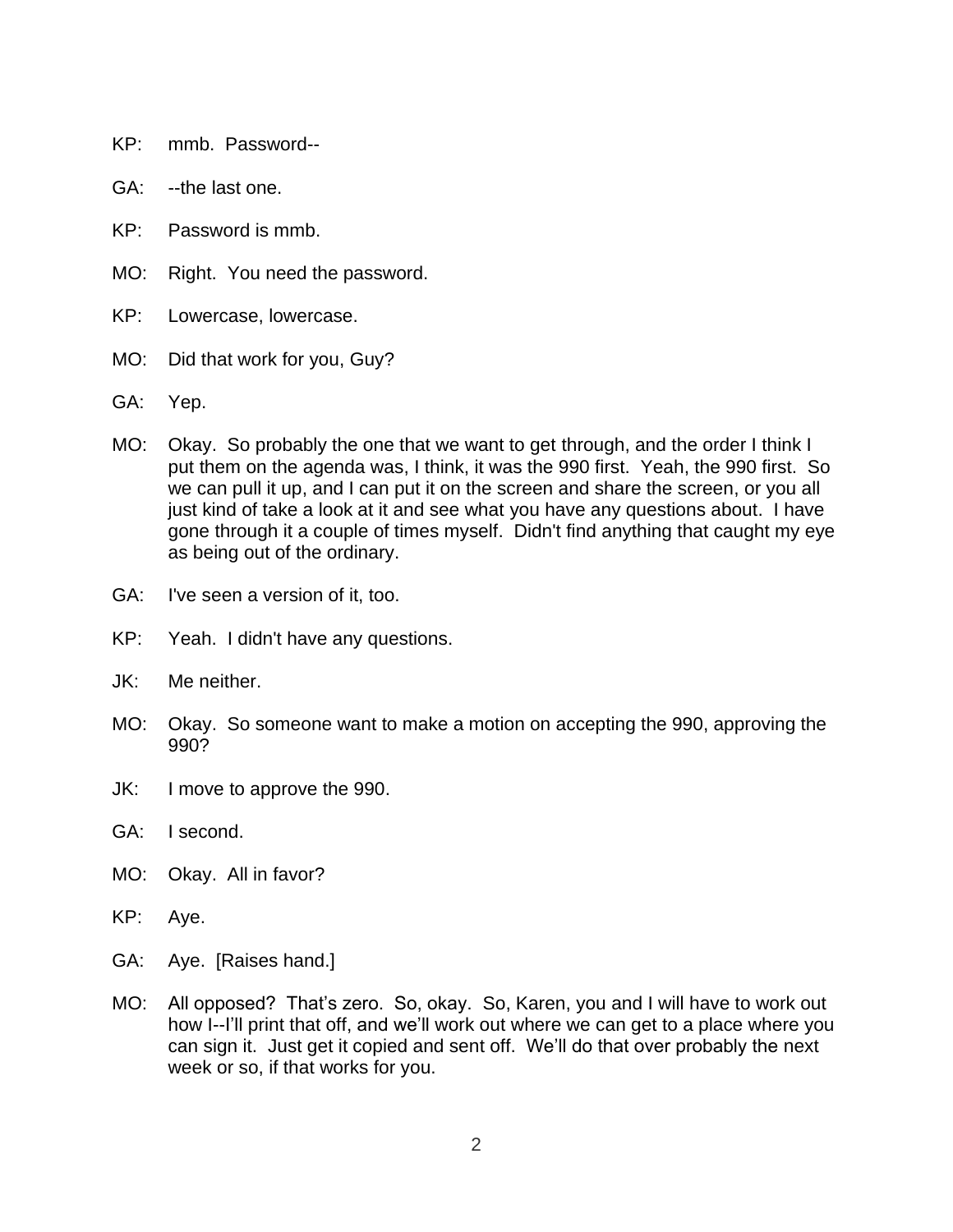- KP: All right. So is it just printing off and putting in the mail?
- MO: After you sign it, yes.
- KP: Right. So what I was thinking is we don't even have to meet up. So if we could just get it out of draft form.
- MO: Right.
- KP: I can print it, sign it, and get it to the post office. That way--that's fine, because either way I've got to go out, so.
- JK: I was told that there's legal ways now to do this online with the COVID thing.
- KP: Oh, that would be even better.
- JK: Yeah. And I was told there are, I don't know much about it, but I think there are ways even to notarize--have people notarize stuff online.
- MO: Yeah. I haven't heard about notarizing. I've heard about signatures and things. And I think in this case, it's fairly simple and straightforward. I don't know that we need to go chase that down. I certainly wouldn't want to get in the way of just getting it sent off into the mail. I would mail it certified just to be sure that we had traceability on it, because--
- KP: Yeah.
- MO: --a couple things have gotten lost in the mail recently.
- GA: But I thought you used DocuSign once. No? Or did we just talk about it? I don't remember.
- MO: I used DocuSign a couple times for a couple of supplier contracts.
- GA: Yeah. Okay. That would be the solution, right?
- MO: It could be. And I can certainly look at it. But I think Karen's solution is just as viable, you know.
- KP: Yeah. I'll search out which post office doesn't have a line and go to that one.
- MO: True.
- KP: I was in the post office--this is a side note. But the lady wasn't six feet away, and I was like, "Lady, could you get your six feet away?"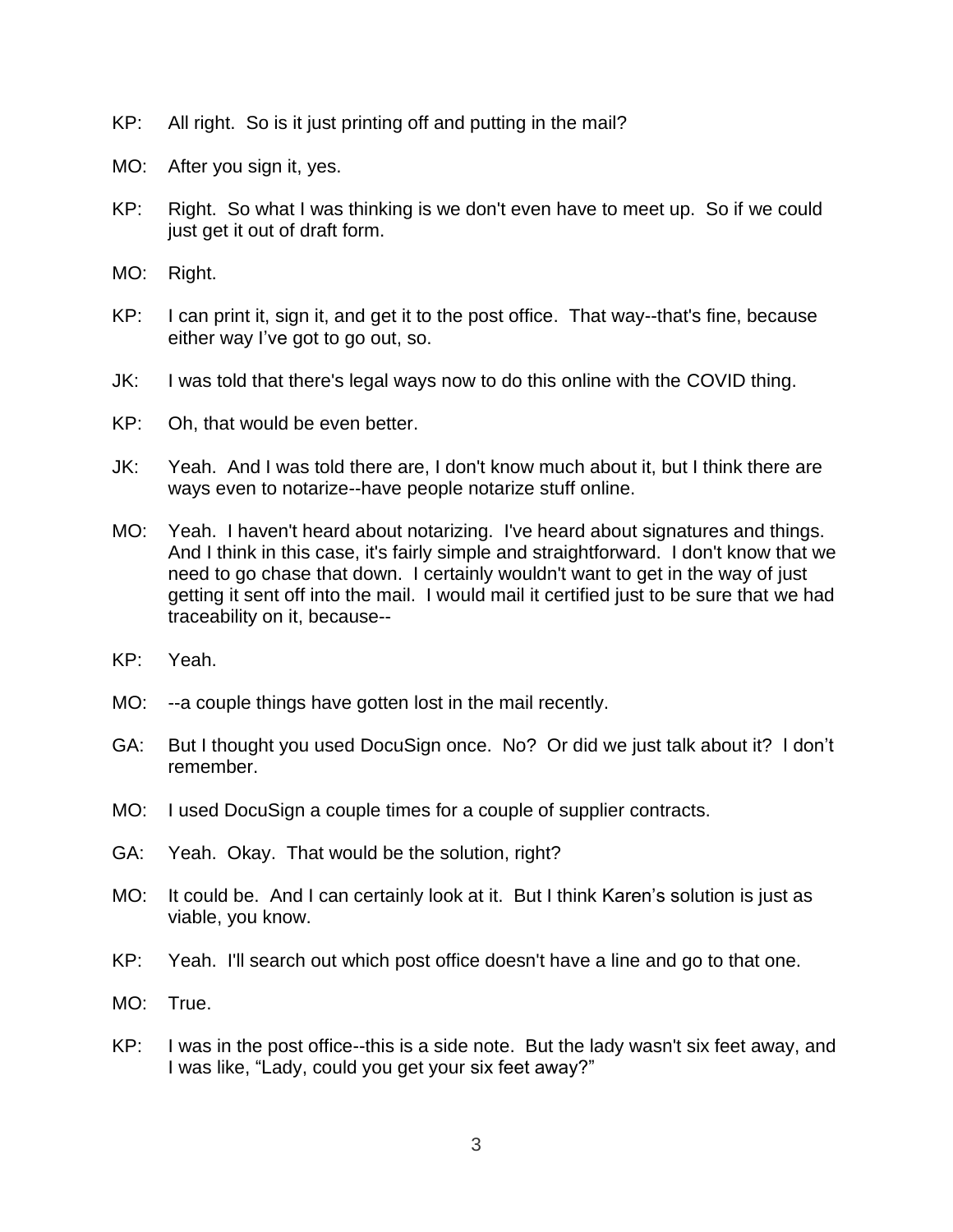- MO: Right. Right. You got to get your space.
- KP: But I can manage that, so.
- MO: Right. Okay.
- KP: So if you just get it to me where it's out of draft form, then I'll go ahead and get it printed and signed.
- MO: Okay. I'll take care of that.
- KP: And I'll get it to the post office and get you the receipts for our records.
- MO: Right. And then the only thing we're going to want to make sure of is we should probably get a paper copy of that.
- KP: Uh-huh. Oh, yeah.
- MO: Even though the records when we're all said and done, we'll submit the records to New York State Education, and then at some point, they'll give us permission to actually destroy the paper records. So we'll follow those rules.
- KP: Yeah. Would it be easier for me to just sign it and scan it back to you?
- MO: It could. Yeah.
- KP: That will be easier for me.
- MO: I mean, the 990 is only--it's a few pages.
- KP: Yeah.
- MO: It's not a ton. It's not as big as this financial statement audit report we have, so which is the next thing on our list. I, again, read through all of those reports. There were no conclusions and no findings. Any actions were relatively old. Probably from 2018 or further back, and it gave some status on those actions. And in most cases, the action was rendered moot by our dissolution.

So and other than that, I did not find anything that I questioned about their conclusions or their content. I did make sure, and I did this for the 990 as well. But I did make sure that we accurately reflected the final payments that we received on all the title grants and things so that everything was accurate. But that was the last correction that I had to make. So other than that, it was not that big of a deal. So comments.

GA: No.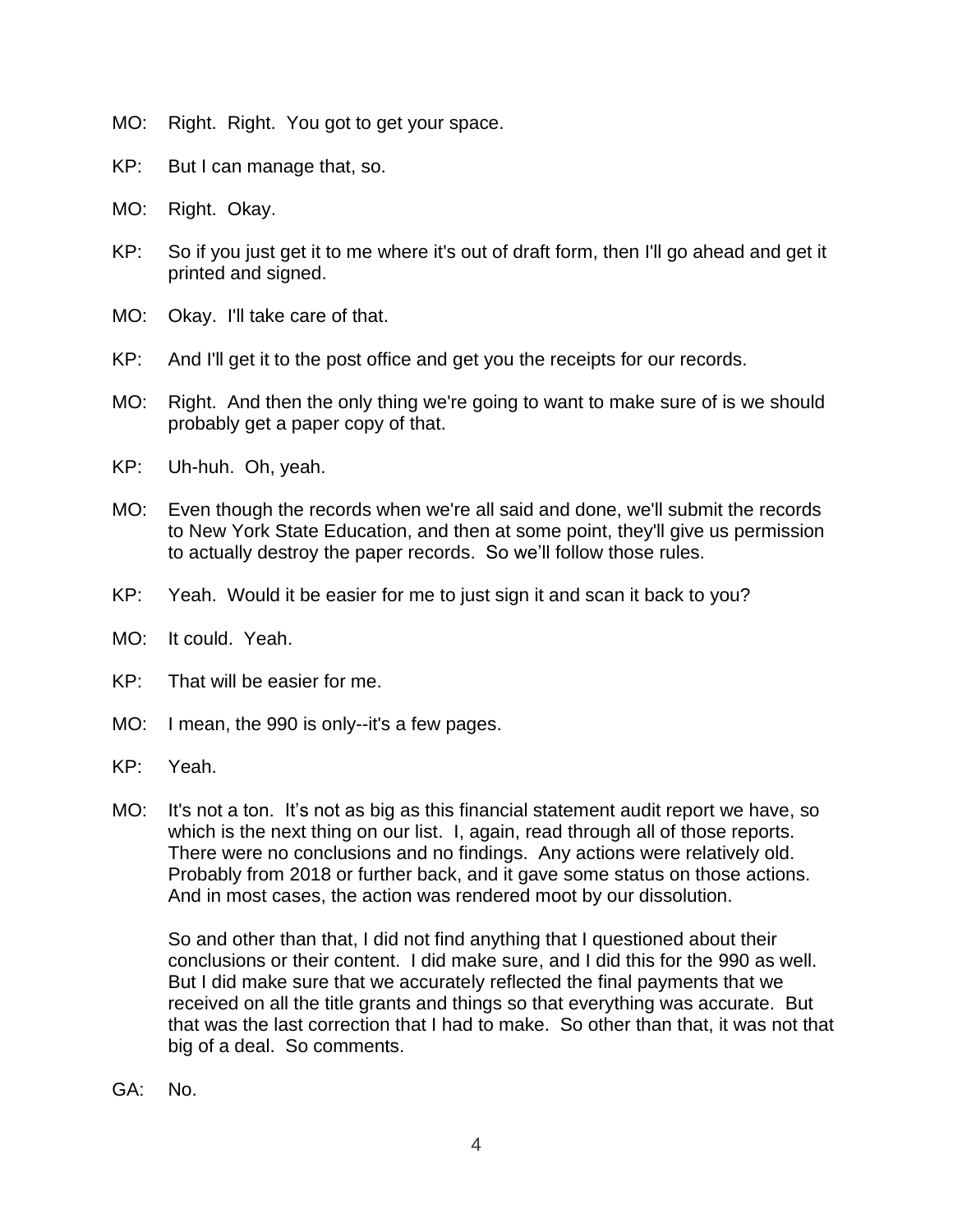- MO: Okay. So then I'll bring it up with Michelle that we really didn't have any questions coming out of this Committee. I'll still ask her to come to the Board meeting so that if she wants to make some kind of a small presentation to us, I think I'll see if I can't get that pulled together, and just, you know, a couple of charts or a little bit of time to say, "This is what we did. This is what we find." And then we can say, "Okay. That's all good and accept it." And then they can issue it--they can only issue it in draft form until the actual dissolution.
- KP: Goes out.
- MO: So since that's a catch-22 with the dissolution date and issuing the final audit, that's where we're looking at talking to Ralph and Barb (ph?) over at SUNY to see if they find themselves wanting to look at our financial statements. Susan and Michelle are both fairly comfortable with sending the draft financial statements through 6/30/2019. Sending them to Ralph or anybody who wants to see them. Not posting them on Epicenter or anything like that. The only posting will be a final approved audit and financial statements, so. But if Ralph says they'd like to get a look at those finances and that statement, then we can send him a draft copy. And I don't think that's a bad thing to do. And we don't have to necessarily offer it up unless it becomes a subject. So, I think we'll be okay there.

Okay. And then, well, let's see the next thing we were going to talk about I had on the agenda here. This is the right agenda, right? No. That's the agenda for later. The last thing was to go through that cash summary report that I did send a copy of that out to everybody in an email this morning as well. It's fairly straightforward, and I tried to be as clear as I could be with the data that I gave Zaid when they put it all together. And as I was telling Karen before everybody signed on, we basically have money in the bank, and we're trying to project how much more money we would spend and for how long, because cash is our only asset. There really is no basis for any other kind of a financial summary.

So I captured all of the existing expenses that we have that we continue to pay here and tried to note which ones would end if we were to close the office. And the question on whether or not we can close the office when we submit the petition is on Ralph's desk right now. So he owes me an answer back on that. When we close the office, we can get rid of--we're trying to figure out if we can get rid of the liability policies, which we think we can. Certainly, workmans' comp will be gone. There'll be no more payroll taxes or anything like that, of course. And then the only thing that would be left in case is what's known as the educator's liability policy, which includes the E&O coverage for the Board of Trustees.

JK: It sounds good to me to keep that.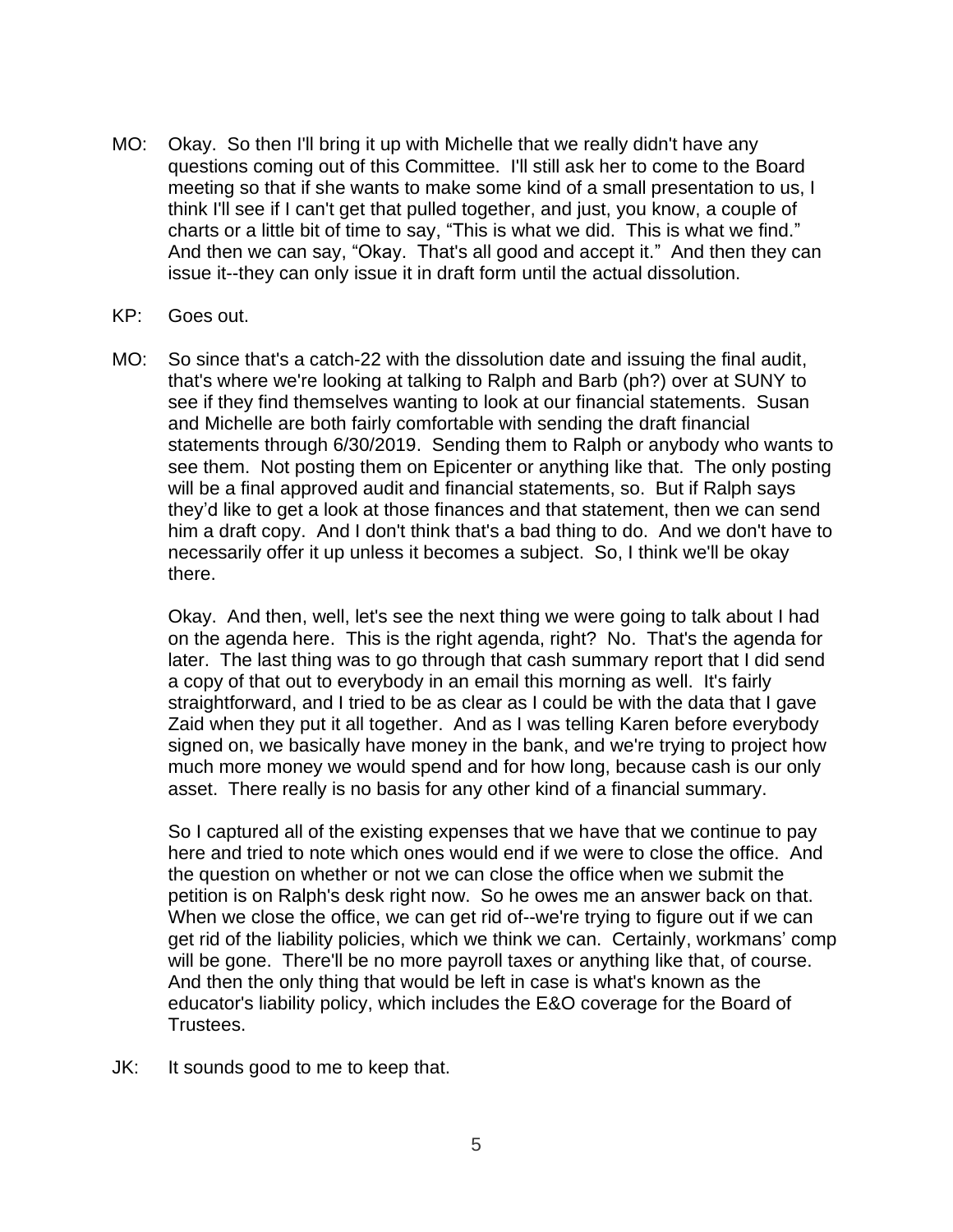- MO: Yeah. Absolutely. And the real question there, while we're on that subject, will be we can renew that policy for as long as we want. There's a couple of things that the broker is looking at for us. One of them is extending the claims made basis coverage, which basically would mean we could, as an example, say the policy terminates at the end of June this year. If we pay to extend the claims made period, we can extend it for one, two, or three years at percentages of the overall premium, but that would only cover any claims that were filed that had taken place prior to June  $30<sup>th</sup>$  of this year, because we would have no insurance coverage for anything after June  $30<sup>th</sup>$ . The other option is to just continue the policy in force so that we're covered, the Board is covered not only up to June 30<sup>th</sup> is covered. If we exist for another year somehow, the Board is covered for any claims that come up out of that that time period as well.
- JK: I would like to continue it in force.
- MO: Okay.
- KP: Yeah.
- JK: I think it's safer for us. We have the money.
- MO: Right.
- JK: Let's continue.
- MO: Yep. Okay. You want to vote on that at the Board meeting then just so that we can keep it as part of that?
- KP: Yes.
- MO: Okay. That sounds good.
- KP: Yeah. That's our recommendation to the Board, so.
- MO: Okay. That sounds good. Yeah. And what that will really do is allows us to continue the policy. And if we get to 2021, then we need to keep going. We just continue the policy again. And then at any time when we do find ourselves able to cancel it, then there's a refund of premium for the balance.
- JK: And I'd like to separate out some money just to make sure we can keep paying.
- MO: Oh yeah. Yeah. I think we're going to have to put those things in reserve. And unless something magical happens and we get dissolved, the entity, the Board will continue on for a while. School will continue on until it's actually dissolved. So the coverage will be necessary. The ones I'm really looking to get rid of are all the liabilities, all the workmans' comp and all those other insurances.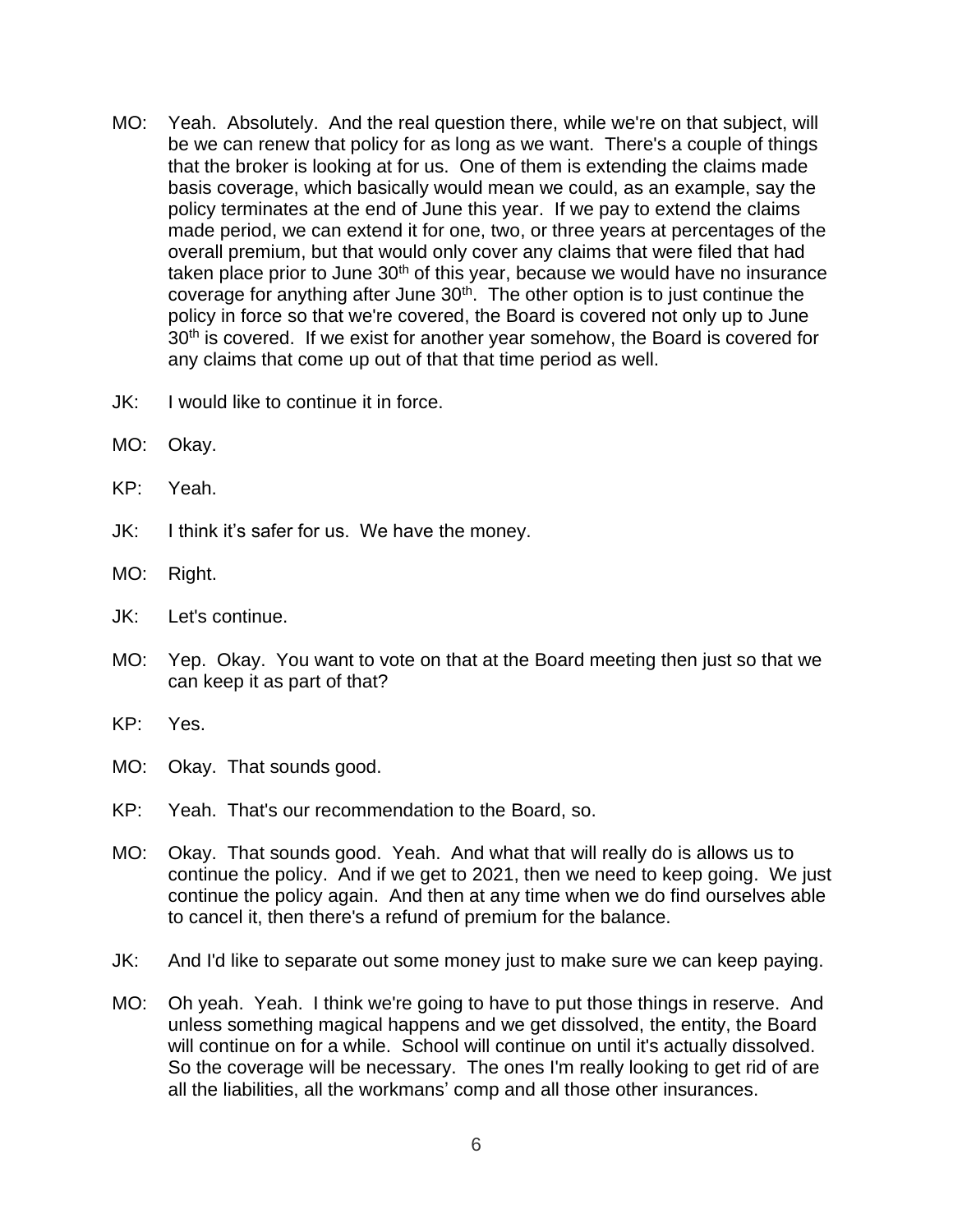And then as you can see on the spreadsheet, we've got, you know, 52 bucks a month on phones. Boy, I wish I would have found these guys a year ago. Oh, my gosh. Wouldn't be dealing with the other nightmare with TPS.

- KP: Right.
- MO: And then the rent, of course, it's a once a month-to-month, and they'll let us be here as long as we want to be here. And then we just tell them, "Hey, we're done." And they'll say, "Okay. It's been a pleasure, and we'll see you later." So I think that's all squared away, too. And then I tried to represent the cost of the educators liability policy going forward to \$5,300 a year. So we have an idea of what we're spending. And there really is outside of incidentals for--I would have to do things like pay for faxes and stuff. But those incidental expenses are the only other things we have to take care of.
- KP: So the consultant that takes us through what June?
- MO: No. So for me, for the consultant part, that would pick up starting in May and go through October. So that's the six months that I counted. May through October is the six months for all of those expenses that I just made the estimate. And I just took a guess. I have no idea how much time it may or may not take. It'll take a little more possibly as Susan and I clean things up and finalize stuff.

But after--if we can get it to the point where we're submitted, I see very little for me to keep doing up and until something starts to happen for the actual dissolution. I'm offering up that even if I've gone away and I've got some other job, and I'm doing other things, I'm certainly available to come back and help things get through the closure process and dissolution and be available to answer questions and all that other stuff, too. So that'll be at your discretion.

- KP: Yeah. Okay.
- GA: Well, it sounds good to me.
- MO: Okay. All right, then I'll write the notes of what we've said, and then we'll have this recording as a record of what the recommendations were coming out. And I'll let you know where the recording winds up and how it winds up there, and all that sort of thing. Right now, it'll just be on this computer for the time being.
- KP: So would the numbers for the insurance here change, and they will reflect those, to keep the policy in force?
- MO: If I keep the policy in force for one more year, there's an exact number, but it's \$5,309 or something like that.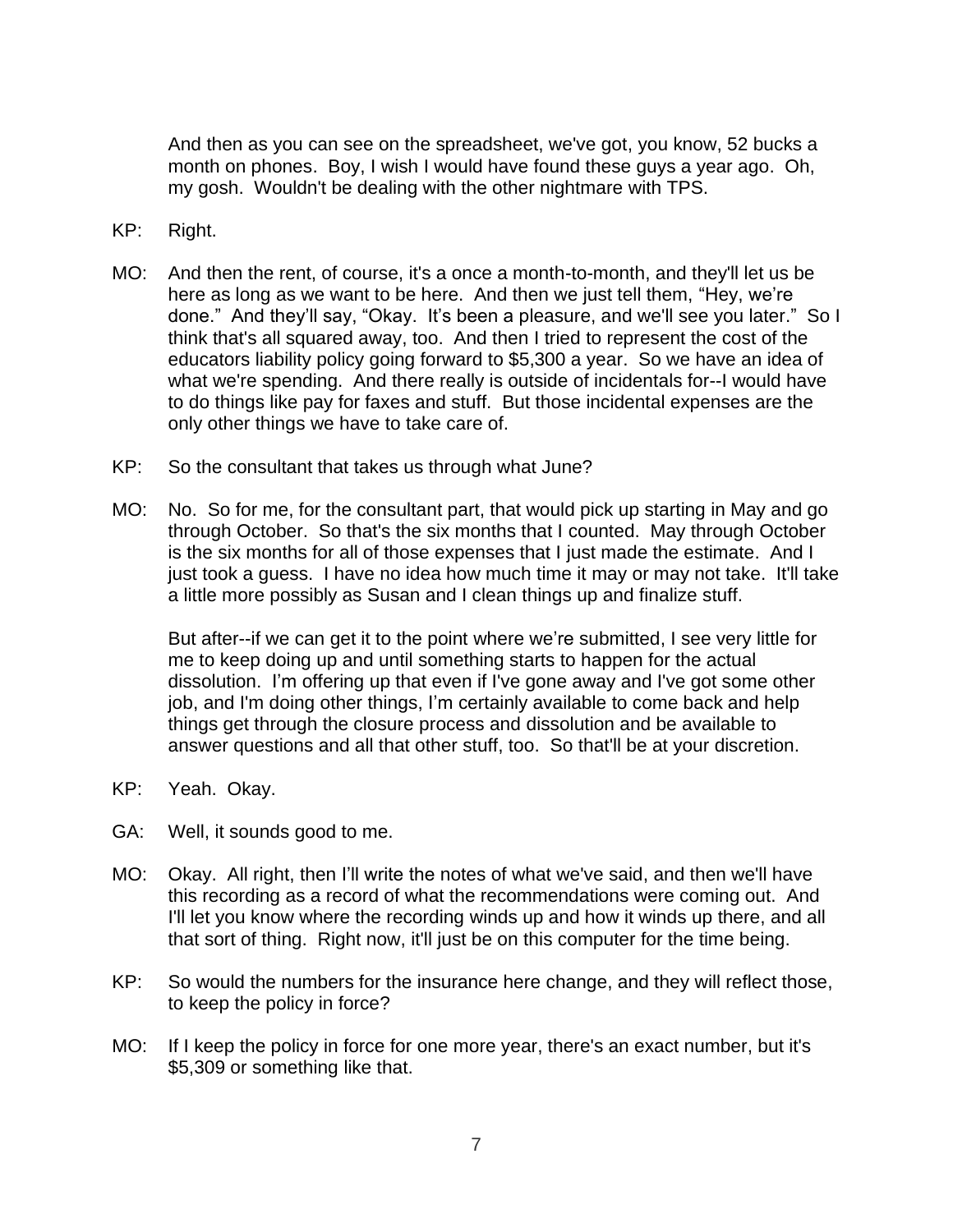- KP: Okay. And then the consultant, so like you said, once we get this settled, you and Susan work through this, and then let's say we have to call you back to kind of, once we get closer to the dissolution.
- MO: Right.
- KP: Does that number include like beyond October?
- MO: It could definitely include. I mean, okay, so I picked six months. I said ten hours a month at \$75 an hour.
- KP: So if you do less than that.
- MO: If I do less than that, then--
- KP: So we have that money.
- MO: It's there.
- KP: So I'm wondering, do we think we need to add more here just to have the estimate or do you think we'll be okay?
- JK: I would be in favor of adding more, and also reserving up to three years of insurance. We can always at any point it closes down, send the money to the district, but I think for our own safety, and to make sure that we do things according to the state. I mean, right now, perhaps the state, other organizations, might take a while to get to what is for them not the most pressing thing.
- MO: Oh, yeah.
- JK: I think it doesn't hurt for us to be certain.
- KP: I mean, we're estimating right now, Joe, by two years. Right?
- JK: But I'd go estimate on the high side.
- MO: Sure.
- JK: Because we could--there's a possibility that the state will find wisely that there are other priorities than dissolve the school that's already--
- MO: Sure. Sure. Well, we can certainly revise all of that and say we're going to hold a certain amount aside to cover two years of expenses if we want to say that.
- KP: Yeah.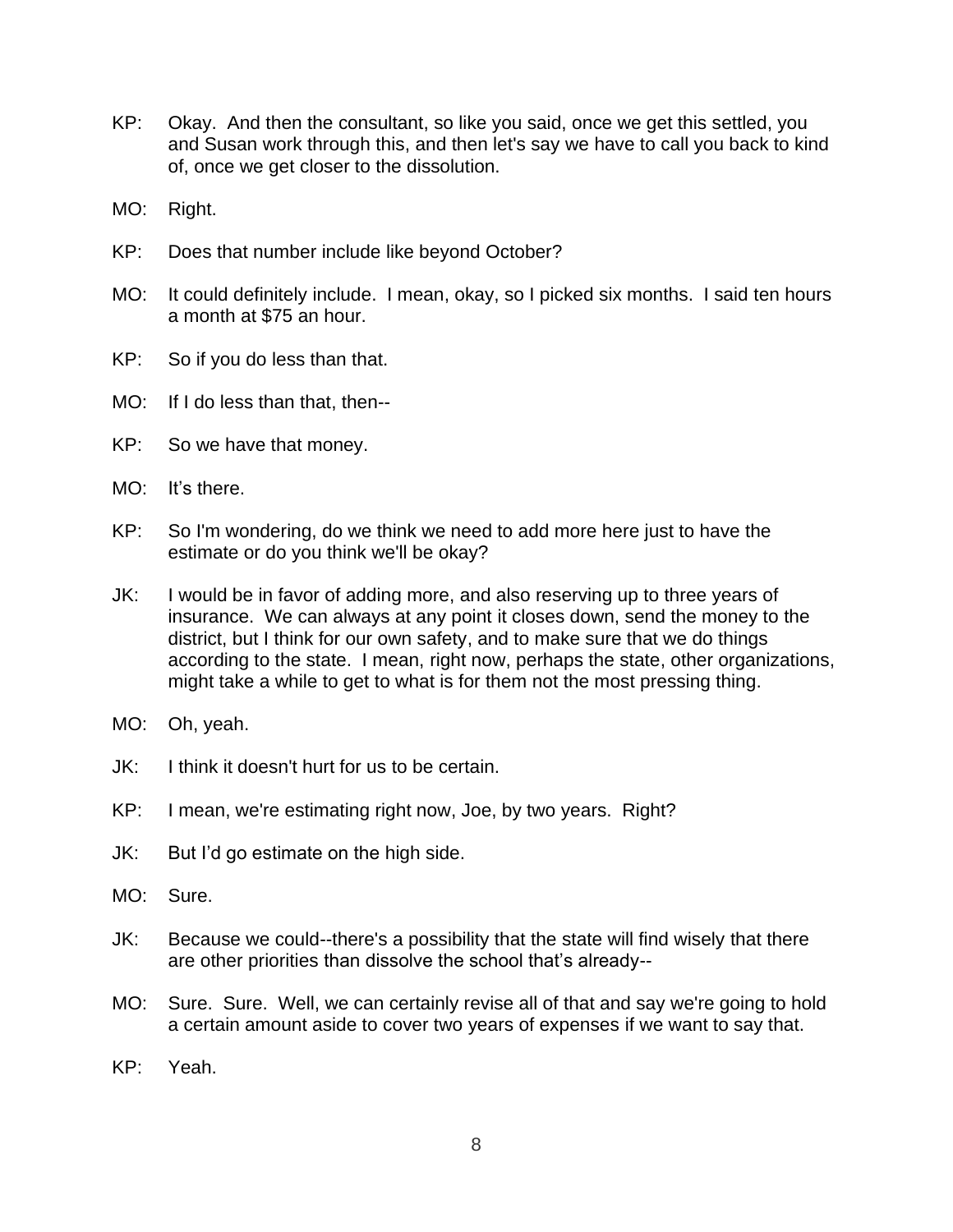- GA: This isn't about--we're not deciding here right now how much--
- KP: No.
- MO: No.
- GA: No. Just looking at the status right now.
- KP: Right. The status. Yeah. But do those numbers need to change? I guess, because we've heard from Susan that it could take up to two years or longer.
- MO: Oh, yeah.
- KP: So why put those numbers in here now.
- GA: Yeah, sure.
- KP: That's what I want to do is have it so we know, you know.
- JK: Yes. Absolutely. And if it was two years before the virus, it could be three years now.
- KP: Right.
- GA: Yeah.
- KP: So that's right we're not deciding, but I'd like to have the numbers sitting here just in case somebody does say, because there is going to be some shortage of money. They say let's get all these accounts because I guess there are several charter schools that are sitting out there with money. So you just don't know how--I don't know how things are going to play out, so.
- MO: No, we don't. And Michelle's experience was that she had helped close schools from 2016 who are still not yet dissolved.
- KP: Yeah. Yeah.
- MO: So and we didn't go into why. So I don't know. If it's a highly complex solution, well, then, yeah, it will take a long, long time, but this is not complicated.
- JK: So my suggestion is we over--we protect ourselves and segregate that money so we know if, I mean, if it took four years pre-virus, God only knows what would happen.
- MO: Sure. Right. Right. So I can rework that cash spreadsheet to reflect--we can pick three years and say it could be as little as six months. It could be as much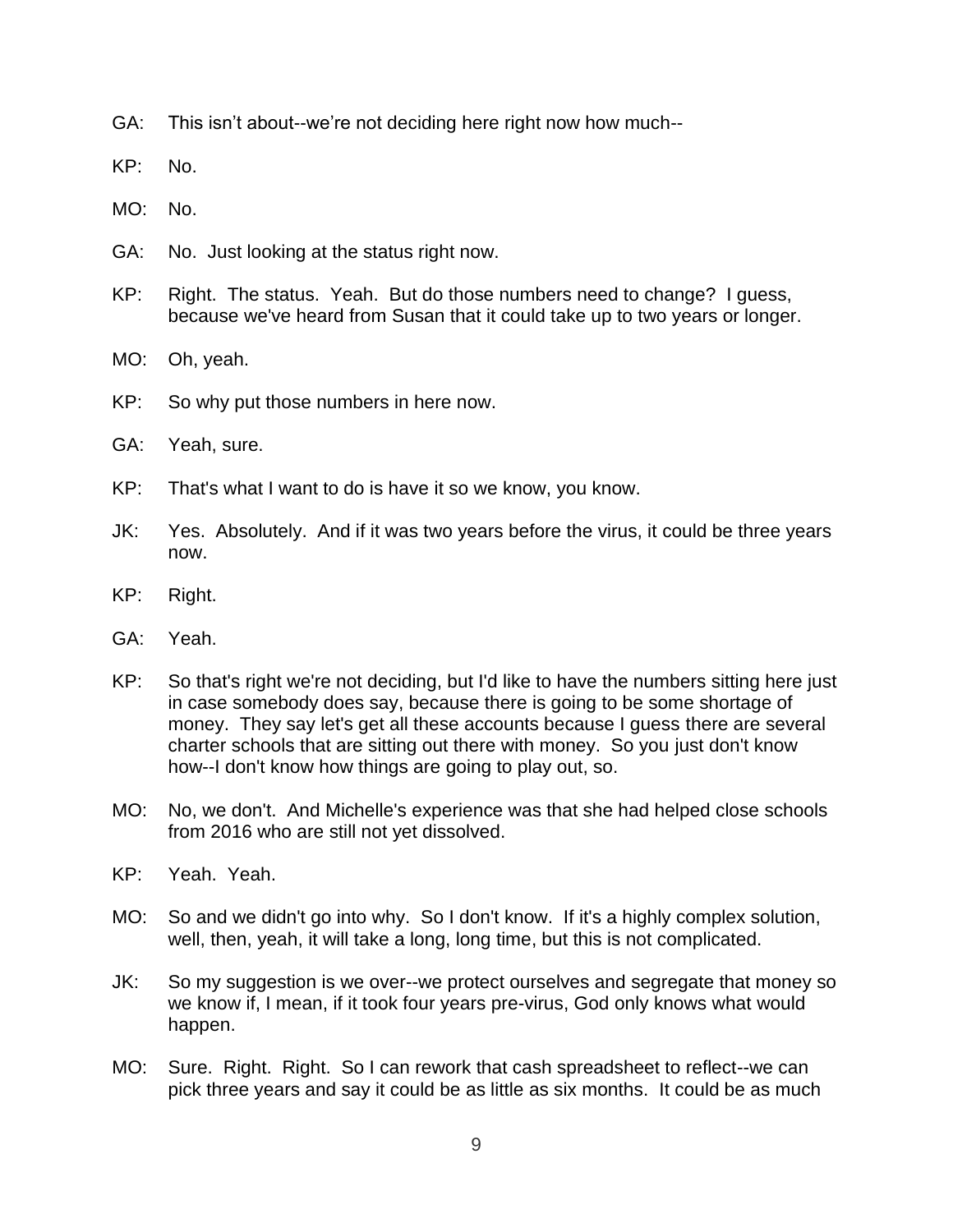as four years. And just say it's three years or I could just do a round, you know, this is how it runs out.

- KP: I feel more comfortable as we go towards disclosure of the dissolution.
- MO: Right. Okay. I'll get that modified and get it ready for the meeting on Tuesday.
- KP: Okay. What else we got?
- MO: You guys okay with me at \$75 an hour and recommending to the Board that that's doable?.
- KP: That's the going rate.
- GA: Is that competitive enough to other--I don't know.
- MO: I don't know. I haven't found anybody who consults as a chief operating officer for a charter school.
- JK: It actually--I can tell you that's very competitive. If you had said \$90, I would have said that's competitive. Seventy-five is very reasonable.
- GA: No. That's what I meant. I thought that it's too low. Competitive, I mean--
- JK: Yeah.
- GA: --in terms of--yeah.
- JK: It's lower than--I mean look at Digant, look at that guy Harry from Renaissance.
- GA: Yeah.
- JK: The going rate is 90 and up.
- GA: Yeah, I think so too. I think that that's--can we--I think we should at least be competitive with Digant.
- JK: Yeah. I agree.
- MO: I don't know what he gets an hour, but. I mean--
- JK: When we started, I think it was 90.
- MO: Was it? Because we went to a yearly contract, and we just paid him straight out, a certain amount of money every month, so.